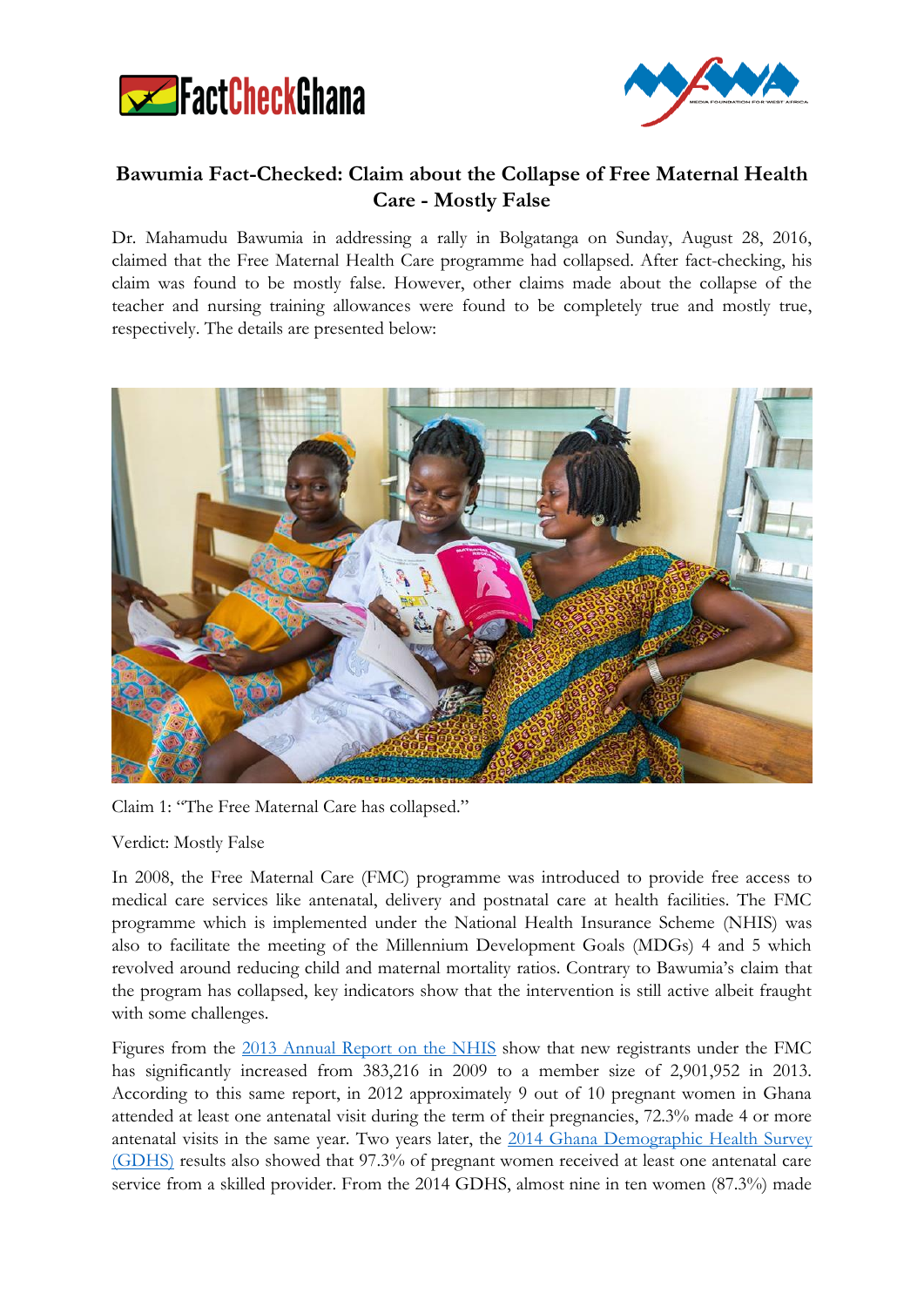



four or more antenatal care visits to health facilities. Also, according to GDHS results in 2003, 2008 and 2014, the percentage of pregnant women who delivered in a health facility rose from 46% in 2003, to 57% in 2008 and 73.1% in 2014. Furthermore, from an Institutional Maternal Mortality Ratio (IMMR) of 230 per 100,000 live births in 2007, the [2014 Ghana Health Service](http://www.ghanahealthservice.org/downloads/Ghana_Health_Service_2014_Annual_Report.pdf)  [Annual Report](http://www.ghanahealthservice.org/downloads/Ghana_Health_Service_2014_Annual_Report.pdf) show an improvement to 143.8 per 100,000 live births in 2014. Stillbirth rate was also reported to have stagnated at 1.8 in 2014.

All these considerable progress in the access to maternal healthcare has been attributed to the continuous implementation of the FMC program under the NHIS.

Regardless of the continuous operation of FMC, the programme like its implementing agency has been challenged. In an [assessment report on the health sector in 2014,](http://www.moh.gov.gh/wp-content/uploads/2016/02/Holistic-Assessment-2015.pdf) only 34% of all women with expected pregnancy were registered and given premium exemption under the FMC policy as against 72% in the year 2012. Interestingly, the report could not explain the reduction and called for further analysis. Again, in a [2014 Unicef evaluative report](http://www.unicef.org/evaldatabase/files/Ghana_130517_Final_Report.pdf) on the FMC programme in Ghana, some challenges were highlighted. These challenges included the shortage of human resources, inadequate levels of privacy during deliveries, poor supervision, inadequate programmes for the continuous training of staff, increased cost of insurance claims resulting in time lag between service provision and claims payment, cost of medical supplies and the inability of the programme to cover transport to health facilities. The latter challenges were also cited by a study conducted by the Navrongo Health Research Centre (NHRC) on the FMC policy in the Upper East Region.

Regardless of the challenges faced by the FMC programme that have been outlined above, the programme or policy is still very much in operation and continues to contribute to improving maternal health care in the country.



Claim 2: "The teacher training allowance has collapsed." Verdict: Completely True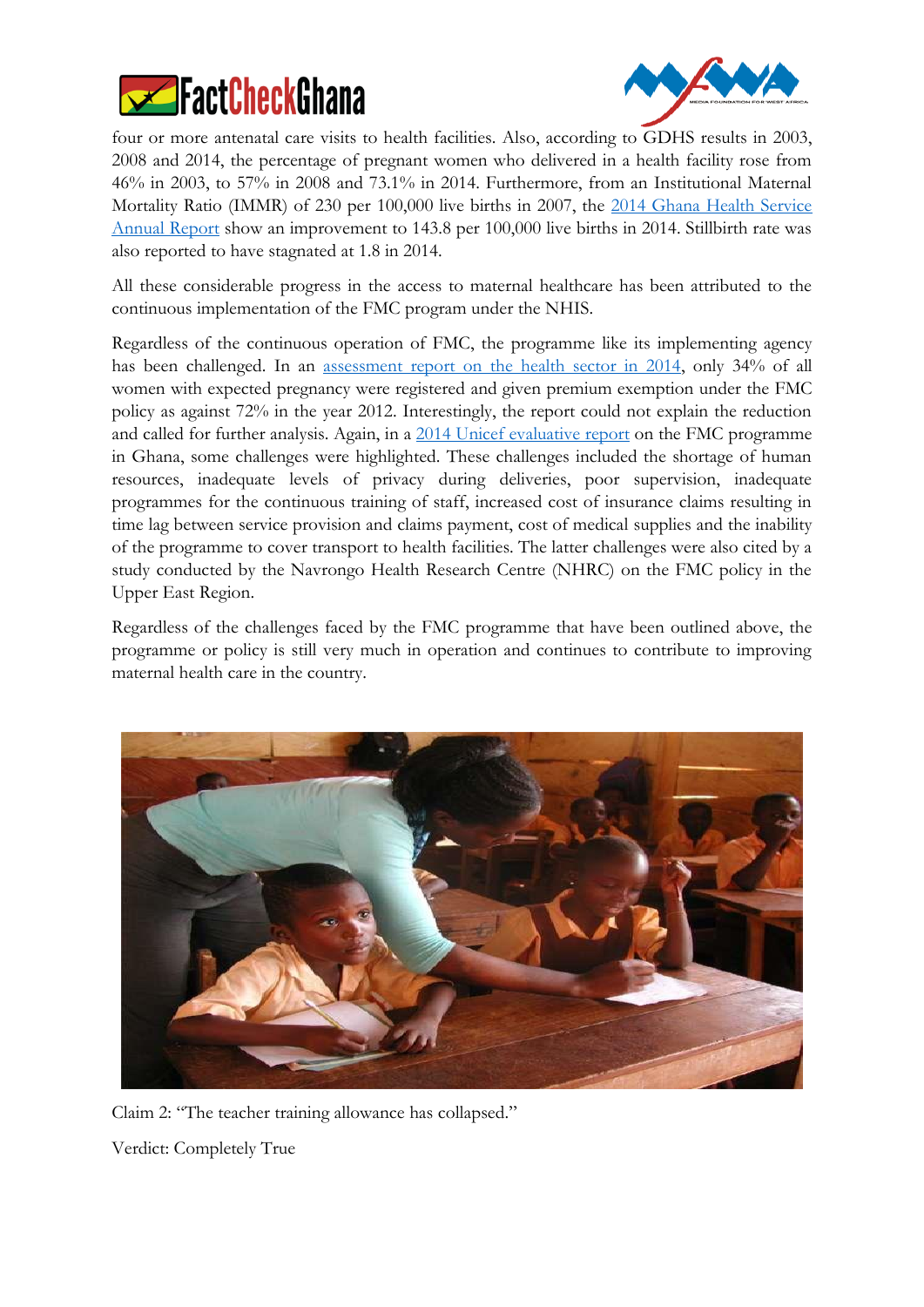



In 2013, government announced that it was discontinuing the then policy of providing teacher trainees with monthly allowances. According to the ministry of education, the allowance scheme was hampering the full operation of Colleges of Education (CoEs). This was because the allowance scheme had compelled the Colleges of Education to implement a quota system that ensured they only admitted the number of students that government will be able to support under its budget. According to the government and a study by the National Education Research Front (NERF), this led to CoEs operating at about 40% of their capacity. The scrapping of the allowances, according to government, will enable it channel resources into expanding admissions to CoEs. This claim by government was vindicated by the more than 60% rise in admission from 9,000 in 2013 to 15,400 in 2014 as reported in the 2015 Budget Statement. This policy decision was also to ensure equity among other teacher trainees in institutions like the University of Education and the University of Cape Coast who did not benefit from the allowance scheme. All teacher trainees were rather to have access to student loans under the Student Loan Trust Fund. Though this policy direction was supported in various degrees by several civil societies such as the National Education Research Front (NERF), VIAM Africa, IMANI Ghana, GHAYODEC, among others, it has generally been unpopular among teacher trainees and other groups. The NPP believes that with effective revenue management, the party was going to reinstate the allowance scheme when voted into power.

In conclusion, it is true that under the current government, the allowance scheme that teacher trainees enjoyed is no longer in existence.



Claim 3: "The nursing training allowance has collapsed." Verdict: Mostly True